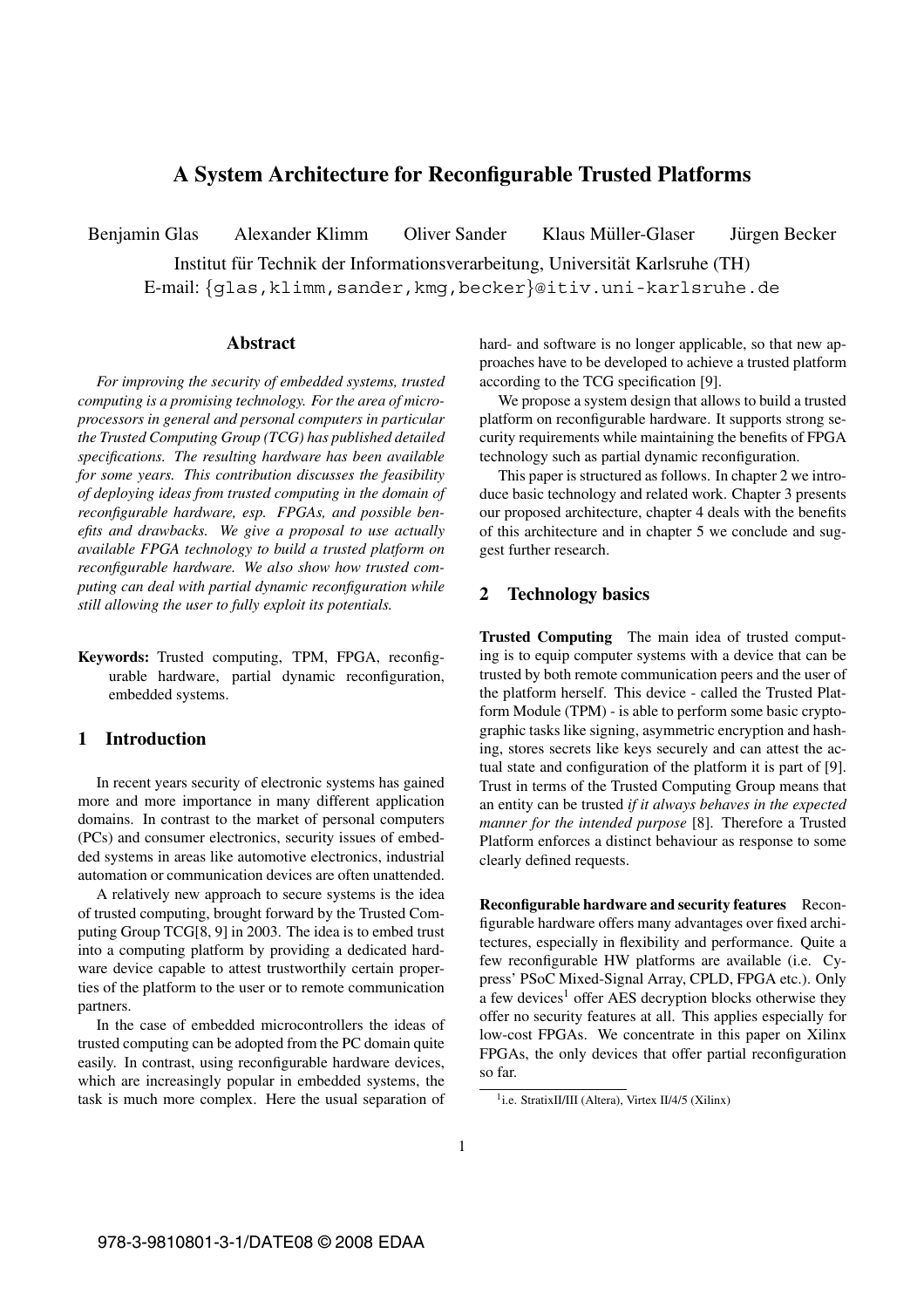**Related work.** Trusted Computing on reconfigurable hardware is a mostly disregarded field of work so far. In [3] Eisenbarth et al present a proposal to implement a TPM that is reconfigurable. This improves the flexibility of the approach but may contain some problems with the certification. The problem of partial dynamic reconfiguration has by our knowledge so far not been addressed at all.

Looking at security issues in embedded systems the use of trusted computing has been proposed for some special applications, for example in the automotive domain [2, 6] or in eHealth [4]. Concrete implementations as in [4] are sparse.

In the sector of personal computers the use of TC requires the support of the respective operating system or an extra security kernel as in the Turaya system (see EM- $SCB<sup>2</sup>$ ). At the moment such support is available only for Linux (OpenTC [1], TrustedGRUB<sup>3</sup>) while other major operating systems only use and support parts of the functionality, for example for drive encryption.

### **3 A Trusted Platform based on an FPGA**

In the TCG main specification [9] the term *trusted platform* is defined for a PC system. The main difference with respect to systems based on reconfigurable hardware arises in the area of attestation.

While in PC systems the hardware configuration is assumed static the use of reconfigurable hardware demands for a different approach. Both hardware and software configuration have to be measured and controlled for any attestation. Also the boot process is different, because its main task is the configuration of the hardware. After that the system is often up and running without loading software sequentially as in personal computers. So the main issue is getting a correct measurement of the implemented HW configuration and storing it as a hash. In addition to the specified platform configuration registers (PCRs) of the TPM, hardware configuration registers (HCRs) as suggested in [3] (in a slightly different context) have to be implemented.

Our understanding of an *Trusted Reconfigurable Platform* is that it implements all features of a Trusted Computing Platform while being based on reconfigurable hardware. A main concern of ours is to use existing and available components and to demand as little changes to them as possible. At the same time the use of the platform should be constrained as little as possible.

#### **3.1 Security Threats**

We base our considerations on a powerful adversary model as follows. The in memory and computation power polynomially bounded adversary *A* has full control over the platform  $\mathcal{TP}$ . He is able to access all external pins of the FPGA and can read and write the flash memory where the functional cores of the FPGA are loaded from. All communication between *T P* and an external communication partner - *verifier* -  $V$  is handled by  $A$ , so he can deliberately delete, delay, repeat, alter, create, and forward messages.

The assumptions that we have to make is the security of the boot logic against tampering as well as the security of all interconnects of the boot logic, TPM, BootROM, and the FPGA. Ideally those components are in a single package or even on the same die with appropriate security measures.

## **3.2 System setup**

Our proposal is based on a standard FPGA architecture by Xilinx with an attached Trust Block and a slightly modified JTAG interfacing. It is essential that any reconfiguration process is detectable by the system. One solution is to completely disable the JTAG interface and only allow reconfiguration triggered by the system itself. This limits the user to use the device only for tasks that have been certified by the designer of the initial system. To avoid this limitation we introduce our new userJTAG (uJTAG) methodology. A static section on the FPGA's fabric supplements the aforementioned external hardware. The overall layout is shown in figure 1.



**Figure 1. System overview**

#### **3.2.1 Trust-Block**

The Trust-Block contains the following security relevant parts of the system, which have to be implemented in external hardware. This block and its interfaces to the FPGA have to be made secure and tamperproof according to the adversary model.

<sup>2</sup>for Turaya and the EMSCB project see http://www.emscb.de <sup>3</sup>https://prosec.trust.rub.de/trusted\_grub.html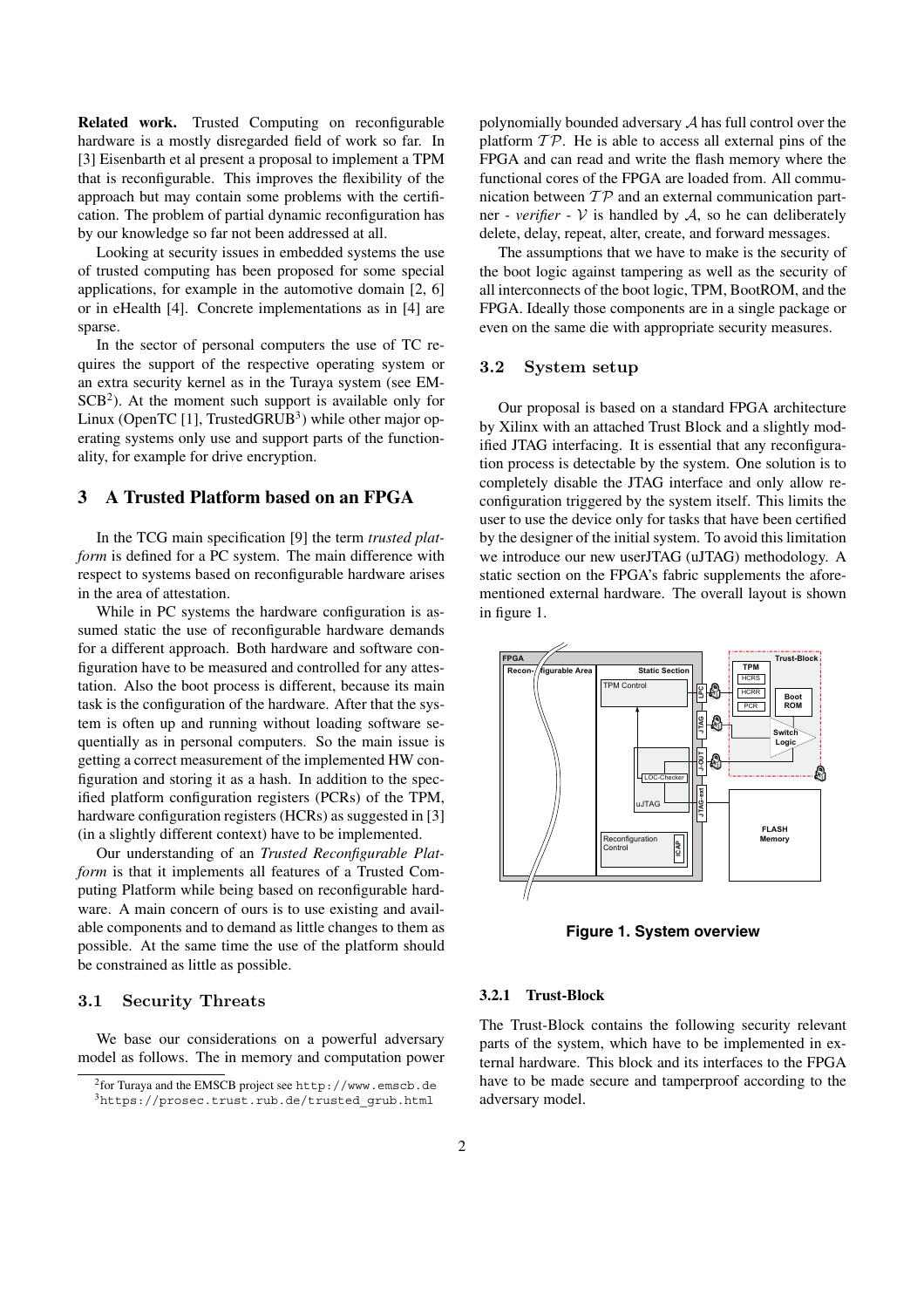- *A TPM* is connected via a Low Pin Count (LPC) bus interface [5] to the FPGA.
- *• The secure BootROM* contains the initial bitstream for the device which has been certified and is therefore trusted. This bitstream is stored in the memory during production and must not be altered afterwards in any way by any party. It is mandatory loaded on start-up.
- *• The Integrated SwitchLogic* allows configuration during power up solely from the BootROM of the platform.

## **3.2.2 Static Section**

The Static Section of the FPGA contains the necessary components to build a trusted platform such as a TPM Control Block, FPGA-readout functionality, and the uJTAG implementation. Also the functionality for partial dynamical reconfiguration is included.

- *• The TPM Control Block* implements the control of the TPM including basic cryptographic features like SHA-1 hashing and HMAC computation necessary for the communication with the external TPM.
- *• Reconfiguration Control* manages the ICAP interface [10] for readout or partial reconfiguration. If no ICAP is available it can be substituted by a JCAP interface as in [7].
- *• uJTAG* provides the user with an externally accessible programming port, the JTAG-ext. By the aid of the LOC-Checker block all incoming data over this port is scanned and the area of the FPGA that is targeted to be reconfigured by the incoming bitstream is determined. As soon as an illegal area<sup>4</sup> of the FPGA will be affected, this is signalled by the block.
- *• External Memory* is used to store all bitstreams necessary for reconfiguration of the FPGA. It is not protected in any way and can be used freely.

#### **3.3 Operation of the System**

At power up of the device the initial bitstream from the BootROM is loaded onto the FPGA. The HW configuration of the static and reconfigurable area is read out, hashed and stored into the HCRS and HCRR respectively (see 3.4). The same is done with the software according to the specifications of the TCG. Subsequently the switchlogic connects the uJTAG to the FPGA's JTAG port, thus enabling the reconfiguration of the device through access to external memory via the JTAG-ext pins. All incoming bitstreams are monitored. If an illegal area of the FPGA is targeted for reconfiguration, the TPM is disabled immediately, before the reconfiguration is effectivet. This ensures that no reconfiguration is done without the TPM measuring it. Analogously the TPM is disabled if the configuration mode is altered by external signals thus enabling reconfiguration over ports other than the JTAG, e.g. the *SelectMAP* [11] mode.



**Figure 2. Security states of the system**

In order to regain a trusted platform it is then mandatory to completely disable the whole system and reboot the device from the internal BootROM. This re-establishes the initial system and re-enables the TPM. The possible states of the system regarding the security and trust status are shown in figure 2. When asked for attestation the TPM sends the requested contents of its HCRR, HCRS, and appropriate PCRs signed with a secret key.

### **3.4 Placing Trust in Trusted Platforms**

The initial, certified, and trusted bitstream acts as the Core Root of Trust for Measurement (CRTM) of the designated trusted platform as it trustworthily starts the measurement process by writing the initial configuration (as a hash) in one of the dedicated HCRs within the TPM, see paragraph 3.3. PCRs can be used for this purpose with existing TPMs.

Two HCRs are used in our system. One (HCRS) is used to store the hardware configuration of the static section as an incremental<sup>5</sup> hash. The other (HCRR) stores the hardware configuration of the reconfigurable area. This is done not incrementally, since we are expecting countless partial reconfiguration processes. The status of the reconfigurable area can be reported *"as is"* at any particular time. This can be handled this way because reconfiguration can erase all traces of the previous configuration. The actual state is therefore not biased, so it is also possible to leave an

<sup>4</sup>This means especially the static area where the TPM control and the LOC-checker is placed.

<sup>&</sup>lt;sup>5</sup>In the HCRS each new configuration's hash is appended to the existing hash so that the sequence of reconfigurations remains traceable